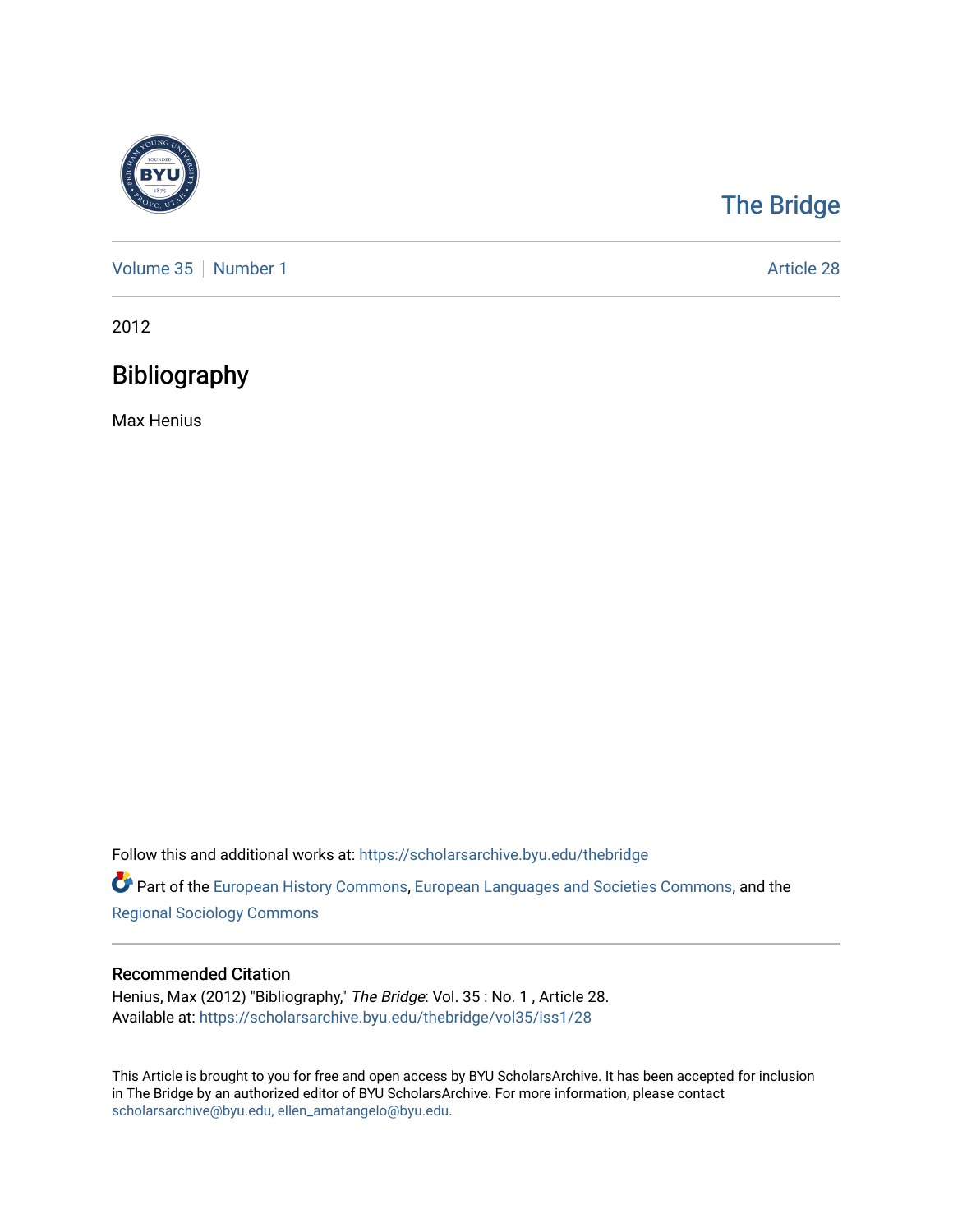## **Bibliography**

by

Max Henius

(Introduction and titles translated by Jim Iversen)

The following list of books contain—as far as we have been able to ascertain—most of those books which have been written in Danish by Danish-American authors. Included in the list are those Danish authors who have written about conditions in America or which have been published by Danish American publishers. The multitudes of other Danish authors have not been included. We do not make the claim that the list is complete, it has simply been quite difficult to ensure completeness in the short time we have had available. We have not included those small publications which may have been published around the country under the authors' own auspices. As the first list of this sort, however, the list should certainly be of meaningful interest.

- AARBOG for Medlemmer af dansk Brodersamfund i Chicago. (The Yearbook for Members of the Danish Brotherhood in Chicago). Ill. Chicago. 1910. 98 pp.
- A.B.C. MED BILLEDER. (ABCs with Illustrations) Dan. Luth. Publ. House, Blair, Nebr. 64 pp. 5th edition. 10,000.
- AHMANSON, JOHN. Vor Tids Muhammed [Skildring af hvorledes danske Mormoner rejste fra Kbhn. til Salt Lake City] (The Mohammed of our Time -[Description of How the Danish Mormons Traveled from Copenhagen to Salt Lake City]). Omaha, 1876.
- ANDERSEN, PASTOR A. M. Hvor Danskerne i Amerika findes. (Where the Danes can be Found in America). Dan. Luth. Publ. House, Blair, Nebr. 1903, 32 pp.
- ANDERSEN, PASTOR R. Bispegaarden i Oklahoma og Præstehuset i Utah. (The Bishop's Residence in Oklahoma and the Pastor's House in Utah.) Dan. Luth. Publ. House, Blair, Nebr. 230 pp.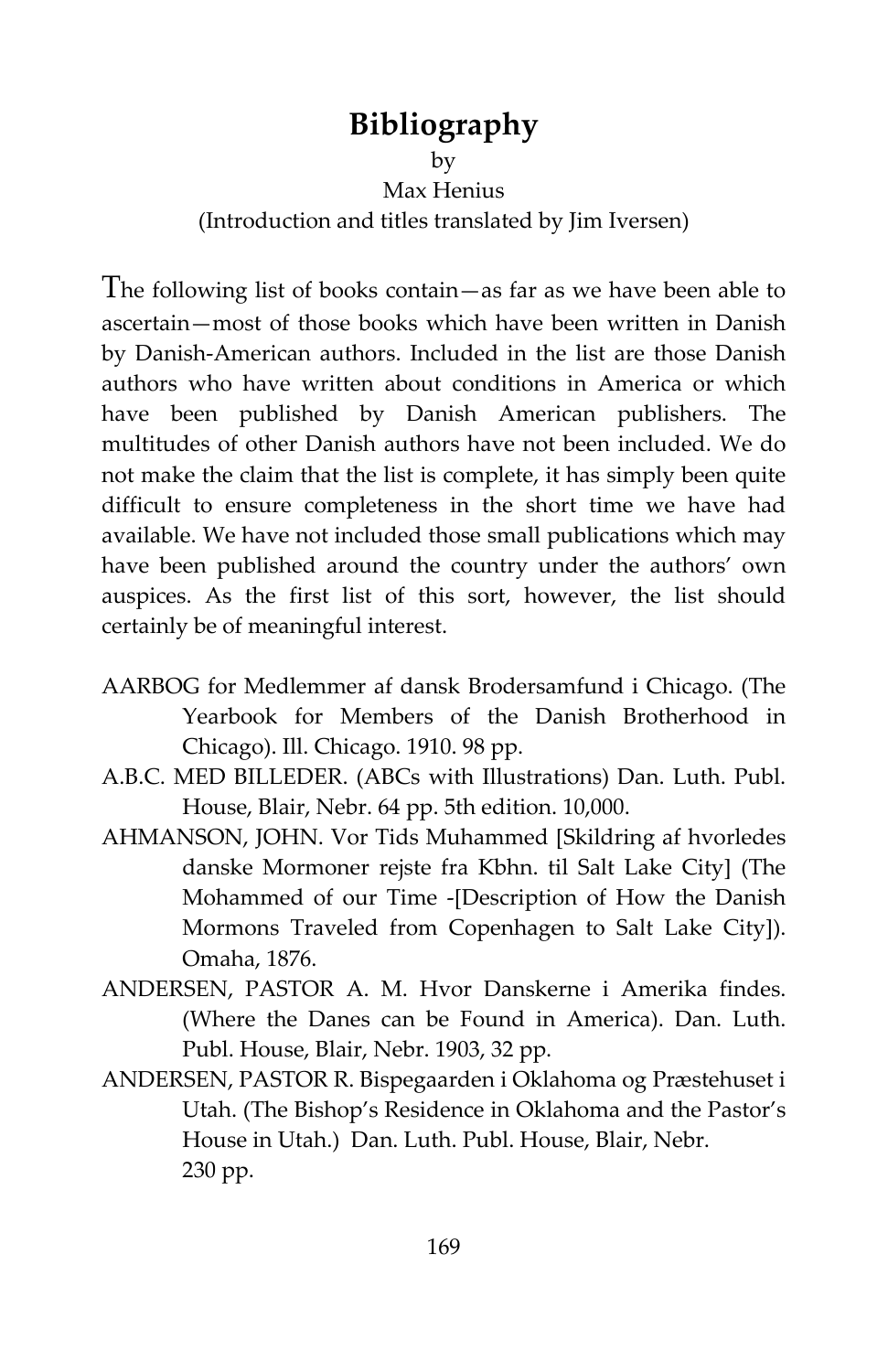---------Den ev.-luth. Kirkes Historie i Amerika fra 1620 til 1820. (History of the Evangelical Lutheran Church in America from 1620 to 1820.) Ill. 672 pp.

---------Den forældreløse Margrethe. (The Orphan Margrethe) Danske Boghl. (Danish Bookstore). Cedar Falls, Ia. 1902. 66 pp.

- ---------Dorthea Elisabeth Andersen—Mindeskrift om min Hustru. (Dorthea Elisabeth Andersen—In Memory of My Wife). Dan. Luth. Publ. House, Blair, Nebr. 124 pp.
- ---------Israelsmissionen i New York. (The Israel Mission in New York). Dan. Luth. Publ. House, Blair, Nebr. 79 pp.
- ---------De gamle Nordboeres Rejse til Amerika (The Old Scandinavians' Travel to America).
- ---------Fra Besøget i gamle Danmark. (From the Visit to Old Denmark.)
- ---------Emigrantmissionen (The Emigrant Mission) [Two editions]
- ---------Jørgen. Fortælling. (Jørgen. A Story) Brooklyn 1906. 16 pp.
- ---------Daabsminder. Fra Herrens Tjeneste. (Baptismal Memories. From Service to The Lord.) [In Process]
- ANKER, PASTOR KR. Elk Horn Sangbog. (Elk Horn Song Book). Dan. Luth. Publ. House, Blair, Nebr. 1907.

---------Sæd og Høst. (Seed and Harvest). Dan. Luth. Publ. House, Blair, Nebr. 1907. 150 pp.

- ---------"Smaastykker." Korte Betragtninger. ("Little Pieces" Short Meditations) Dan. Luth. Publ. House, Blair, Nebr. 1911.
- ANKER, SIGURD. Modersmaalet. Øvelser i at tale, læse og skrive Dansk. (The Mother tongue. Exercises in speaking, reading and writing in Danish) Dan. Luth. Publ. House, Blair, Nebr. 1903.
- ---------Perler. En Samling af de bedste Udtalelser af de mest kendte Forfattere. (Pearls, a Collection of the Best Excerpts from the Most Well-known Authors.) Dan. Luth. Publ. House, Blair, Nebr. 1899. 140 pp.
- BALSLEVS LÆREBOG i engelsk oversættelse. (Balslev's Textbook in English Translation.) Dan. Luth. Publ. House, Blair, Nebr. 1909.
- BARNESMIL. Fortælling for Børn. (The Child's Smile Stories for Children). Fra Tysk ved Pastor J. Dalbo. (From the German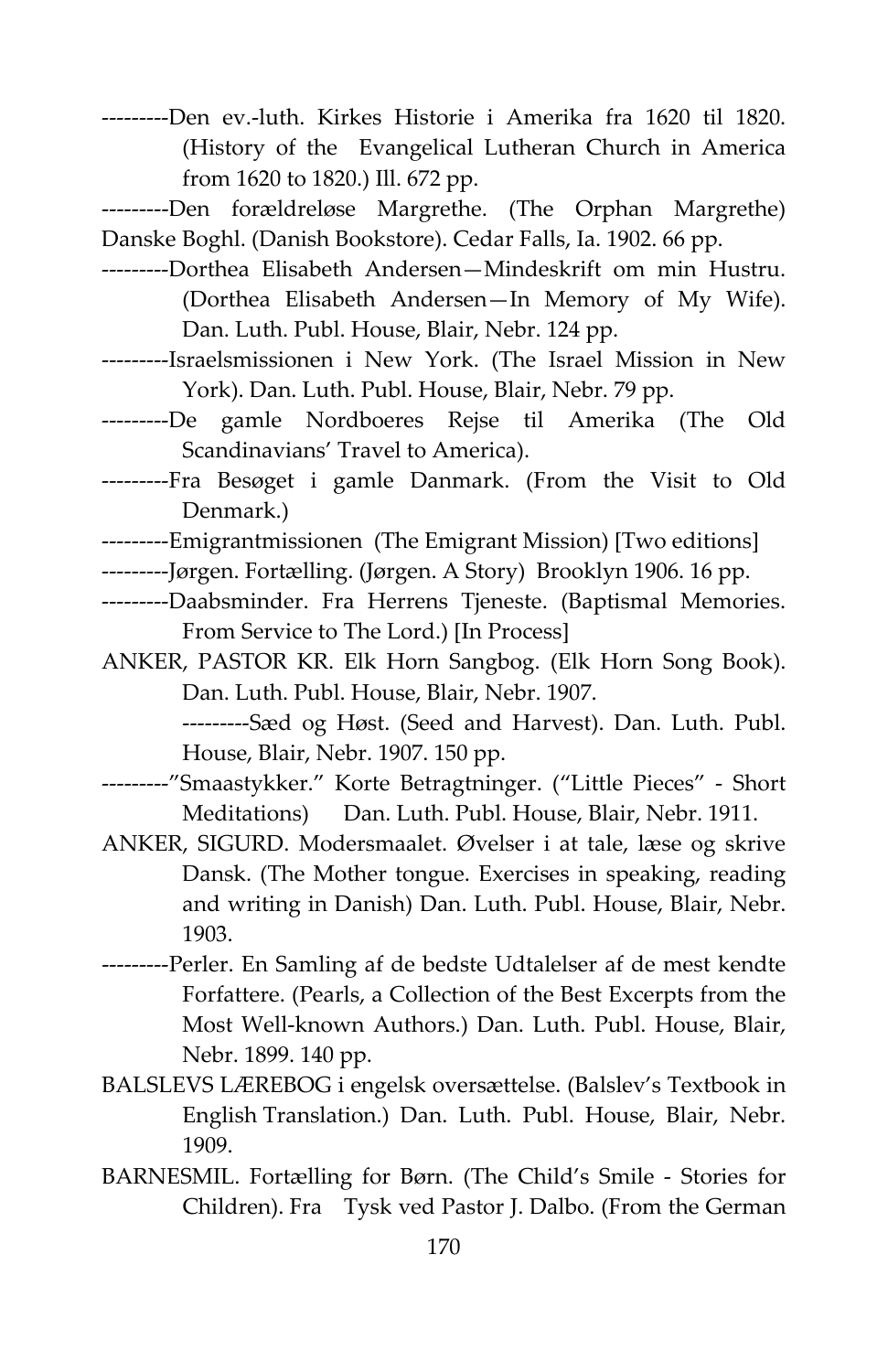by Pastor J. Dalbo) Dan. Luth. Publ. House, Blair, Nebr. 1910.

- BAUN, CHR. Praktisk Vejledning i Fjerkræavl. (Practical Instruction in Poultry Breeding) C. Rasmussen Publ. Co. Minneapolis.
- BAY, J. CHR. Kort over Udbredelsen af Danske i Amerika. (Map of the Distribution of Danes in America). Udg. af Dansk Folkesamfund 1897. (Published by the Danish People's Society, 1897.)
- ---------Hvad Gud har sammenføjet. (What God Has Joined Together.) Fortælling. (Novel) Aarhus, 1898, 190 pp.
- ---------Fru Kristina Grundtvig. (Mrs. Kristina Grundtvig.) Dansk Boghl. (Danish Bookstore) Cedar Falls, Ia. 1907. 16 pp.
- BECH, GEORG. "Hæng ham!" (Hang Him!) 5 Akts. Skuespil. (Drama in 5 Acts). C. Waltersdorphs Forlag. Seattle 1898, 168 pp.
- BIBELSPROG eller "Mannakorn." 900 Bibelsprog ved Pastor I.M. Hansen. (Bible Language or "Grains of Manna." 900 Items from the Bible by Pastor I.M.Hansen) Dan. Luth. Publ. House, Blair, Nebr.
- BLICHFELDT, FRED. J. Aalborg Akvavit og andre Amerikanske Fortællinger. (Aalborg Aquavit and other American Stories) Gyldendal. Copenhagen, 1904, 106 pp.
- BOBJERG, PASTOR A. En dansk Nybygd i Wisconsin. (A Danish Settlement in Wisconsin) Gad. Copenhagen 1909. 76 pp.
- ---------Brændende Sporgrsmaal (Burning Questions)
- BORCHSENIUS, J. V. Ved Øresund og Mississippi. Lyriske Digte. (By the Øresund and the Mississippi. Lyrical Poetry) Madison, Wisc. 96 pp.
- BRAMSEN, AXEL. Frit Land (Free Country) V. Pio. Copenhagen. 1912, 154 pp.
- BØRNENES JULEGRAN. (The Children's Christmas Tree) Dansk Boghandel (Danish Bookstore). Cedar Falls, Ia. 1902. 26 large pages.
- BØRNESANGBOG. (Children's Songbook) Edited by R. J. Martensen and Marie Andersen. Dansk Boghandel (Danish Bookstore). Cedar Falls, Ia. 1909, 240 pp.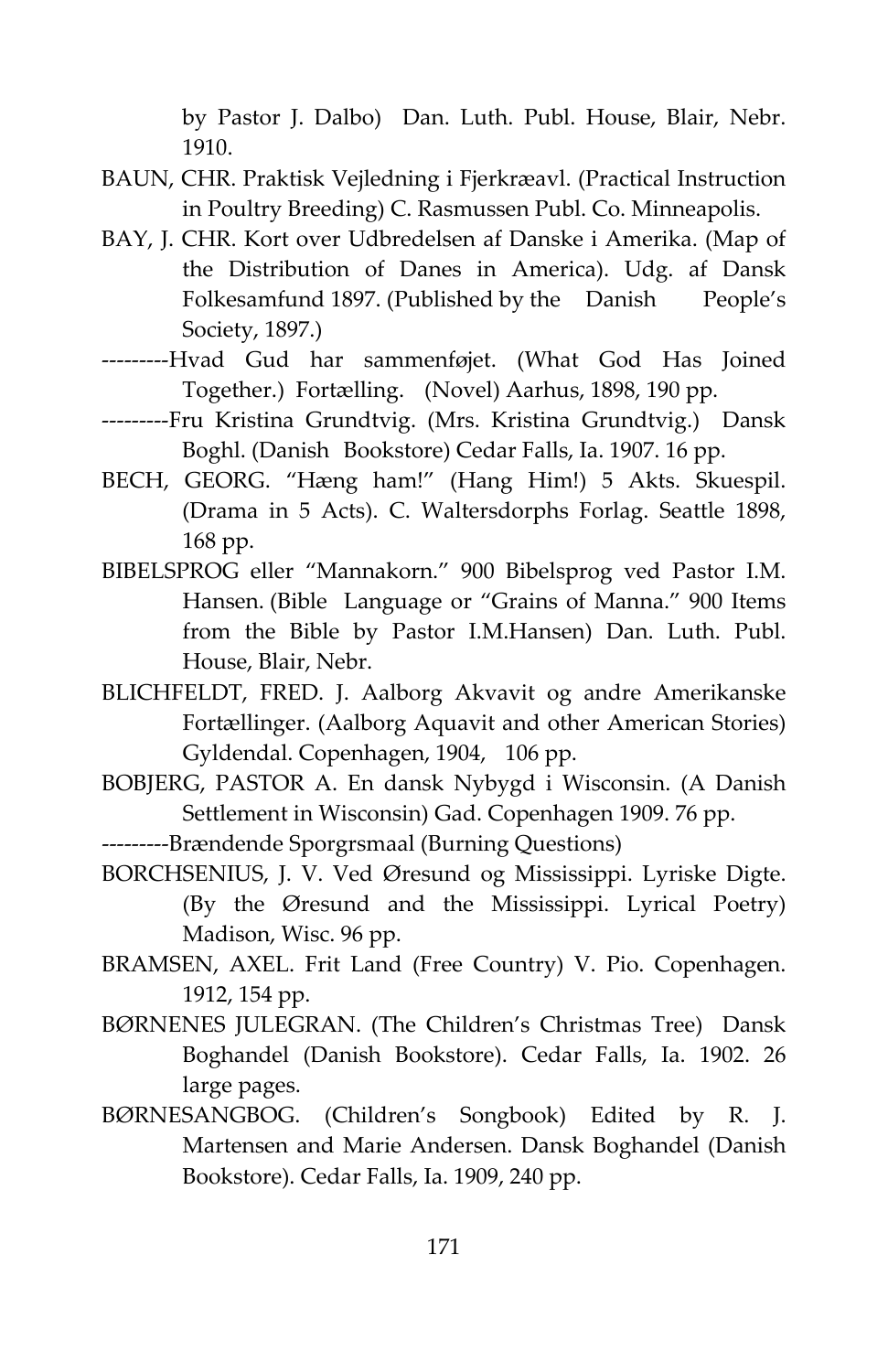- CAVLING, HENRIK. Fra Amerika I-II. (From America I-II.) Gyldendal, Copenhagen. 1897. 980 pp.
- CHRISTENSEN, PASTOR C. "Søndagskolen." (The Sunday School) Dan. Luth. Publ. House, Blair, Nebr.
- CHRISTENSEN, CELIUS. En Pioneers Historie. (Erindringer fra Krigen mellem Nord-og Sydstaterne.) Eget Forlag. (A Pioneer's Story. [Memories from the war between the Northern and Southern States.] Self Published.) Aalborg 1909. 159 pp.
- CHRISTENSEN, C. B. Georg Brandes. Dansk Boghandel. (Georg Brandes. Danish Bookstore) Cedar Falls, Ia. 1896. 72 pp.
- ---------Fra Amerikas Kultur. (Et Aandslivs Historie) (From America's Culture [A Story of Intellectual Life]) O.W. Lund, Minneapolis, 1898, 196 pp. and 16 Illustrations.
- DAHLERUP, JOOST.Hvad Ingen ser. (What No One Sees) Gyldendal, Copenhagen. 1905. 143 s.
- ---------For Vind og Vove. (Before the Wind and Adventure). Gyldendal, Copenhagen. 1908. 203 pp.
- ---------Mit Livs Begivenheder (Hans Birch Dahlerups Memoirer) (My Life's Events [Hans Birch Dahlerup's Memoirs]) Gyldendal. Copenhagen. Vol. I, 1908, 296 pp. Vol. II, 1910, 359 pp., Vol III, 1911, 220 pp. (Vol. IV is in preparation.Translation of J. Riis's "The Making of an American" is in progress.
- DAN, PASTOR A. Til de Sørgende. (En Betragtning.) (To the Sorrowing. [A Meditation]) Published by the Forening til gudelige Smaaskrifters Udbredelse. Copenhagen. 1868. 16 pp. (Published in German translation in St. Gallen, Switzerland, 1869)
- ---------Taare og Smil (Taler og Sange) Med Fortale af Vilh. Beck. (Tears and Smiles. [In Word and Song] With Foreword by Vilh. Beck.) Forf. Forlag. Skanderborg, 1869, 112 pp.
- ---------Alperoser. (Sange og Vers) Rhododendrons. (Songs and Verse). Axel Schiødtes Forlag. Copenhagen, 1871, 153 pp.
- ---------Kors og Kærlighed. (Prædikener fra Schweiz, Ægypten og Jerusalem.) (The Cross and Love. [Sermons from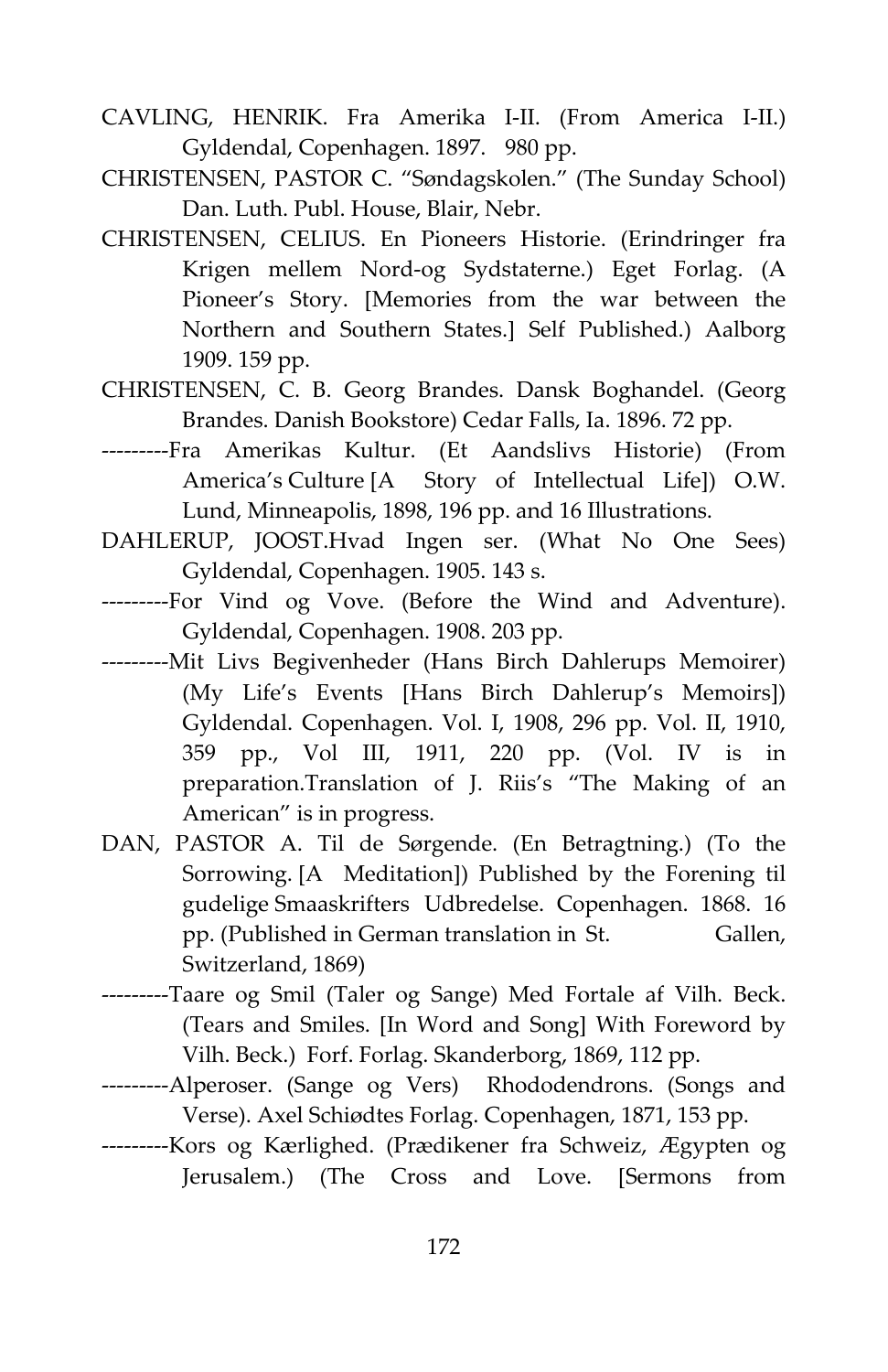Switzerland, Egypt, and Jerusalem.]) Axel Schiødtes Forlag, Copenhagen, 1872, 270 pp.

- ---------Emaus Menigheds Historie. "Folkets Avis" (Emaus Congregation's History. "The Peoples' Newspaper") Racine, Wisc. 1878, 200 pp.
- ---------Kanaan. Rejser i det hellige Land. (Canaan. Travels in the Holy Land). Third Edition. C. Rasmussen Publ. Co., Minneapolis, Minn. 700 pp. First Edition publ. 1881, Second Edition publ. 1890, Third Edition publ. 1892.
- ---------Sejrende Kræfter (Fortælling) (Victorious Forces [Novel]) Dansk Boghandel (Danish Bookstore) Cedar Falls, Ia. 1882. 256 pp.
- ---------Herren har besøgt sit Folk (The Lord has Visited His People). C. Rasmussen Publ. Co. Minneapolis, Minn. 170 pp. 1882. (Originally W. Kreutzmann, San Francisco, Cal.)
- --------- Julesange (et Hæfte) (Christmas Carols [A booklet]) (Forf. Forlag.) Minneapolis, Minns. First Edition 1887, Second Edition 1890.
- ---------Juleaften i Børneskolen (Christmas Eve in the School) (Julesange og Recitation) [Christmas Carols and Recitation] C. Rasmussen Publ. Co. Minneapolis, Minn. 1888. 12 pp.
- ---------Kilder i Dalen. (Salmer og Sange.) (Springs in the Valley [Hymns and Songs]) L.H. Andersens Forlag. Minneapolis, Minn. 1889. 308 pp.
- ---------Prærierosen. (Fortælling) (The Prairie Rose [A Story]) C. Rasmussen Publ. Co. Minneapolis, Minn. 106 pp. 1892. (An edition of the same book published in Denmark by J. Michaelsens Forlag.)
- ---------Solglimt. (Fortællinger, Skitser, og Digte.) (Sun Gleam [Stories, Sketches, and Poems]) C. Rasmussen Publ. Co., Minneapolis, Minn. 222 pp. 1899.
- ---------Maleren. En Fortælling (The Painter. A Story). C. Rasmussen Publ. Co. Minneapolis, Minn. 1901. 151 pp. (An edition of the same book is being published in Denmark by J. Michaelsens Forlag.)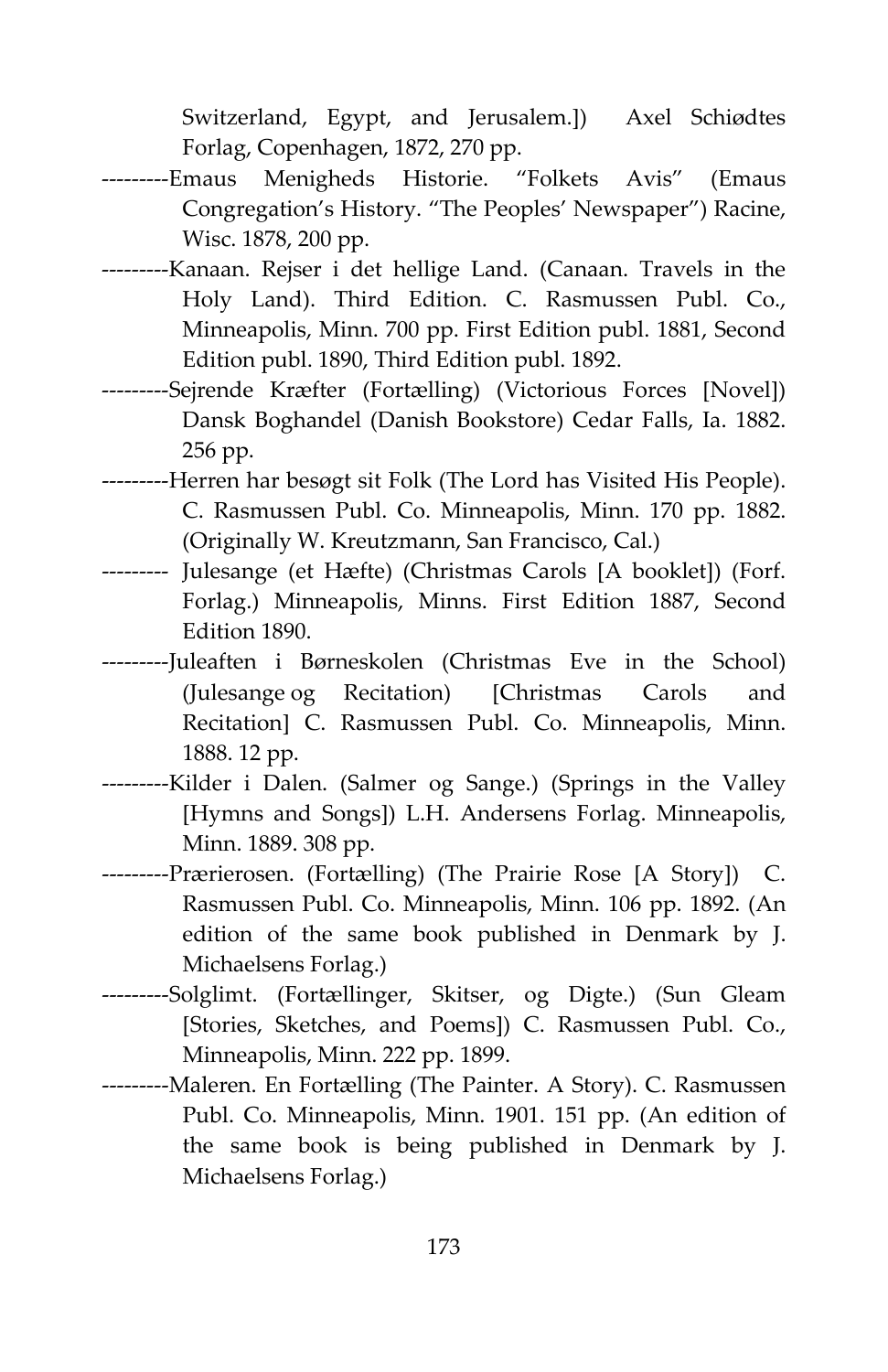- ---------Vaarbud. (Fortællinger, Skitser, og Digte.) (Promise of Spring [Stories, Sketches, and Poems]) C. Rasmussen Publ. Co. Minneapolis, Minn. 1902, 254 pp.
- ---------Sommerløv (Digte) (Summer Leaves [Poetry]). Dansk Boghandel (Danish Bookstore) Cedar Falls, Ia. 1903. 304 pp.
- DANSK LÆSEBOG (Danish Reader). By Pastor Kr. Østergaard. Dansk Boghandel (Danish Bookstore) Cedar Falls, Ia. 1883, 104 pp.
- DANSKE I AMERIKA. (The Danes in America.) C. Rasmussen Publ. Co. Minneapolis, Minn. Vol. 1, 1909, 784 pp.
- DANSK SANGBOG. (Danish Songbook). Assembled by Pastor Kjolhede. Dansk Boghandel (Danish Bookstore). Cedar Falls, Ia. 1884, 304 pp.
- DANSKE I SALT LAKE CITY. (The Danish in Salt Lake City) III. Souvenir Album. 1910.
- DEN DANSKE EV. LUTH. TRINITATIS MENIGHED I CHICAGO. III En Beretning om de første 25 Aar. (Trinity Danish Ev. Luth. Church in Chicago. III. An account of the first 25 years.) 1897. 66 pp.
- DEN DANSK-AM. HØJSKOLESANGBOG. (The Danish American College Songbook.) Dansk Boghandel (Danish Bookstore). Cedar Falls, 1907. Second Edition, 526 pp.
- DEN GAMLE KOLONI VED WITHEE. (The Old Colony at Withee) Wisc. 1898, 30 pp.
- DROSLEN. En Samling danske og engelske Sange. (The Thrush. A Collection of Danish and English Songs.) Dan. Luth. Publ. House, Blair, Nebr. 1910.
- ECCE HOMO (se hvilket Menneske) (Behold The Man [Latin & Danish]) En Sangkreds om Kirsti Lidelse af Thomas Kingo. (A Circle of Songs on The Crucifixion by Thomas Kingo) Samlet og udg. af Pastor I. M. Hansen (Collected and Edited by Pastor I. M. Hansen), Dan. Luth. Publ. House, Blair, Nebr. 1899.
- (ERIKSEN, PETER) Til Minde om Pastor Eriksen, samlet og udg. af A. Faber (In memory of Pastor Eriksen, collection and published by A. Faber) Clinton, Ia., 58 pp.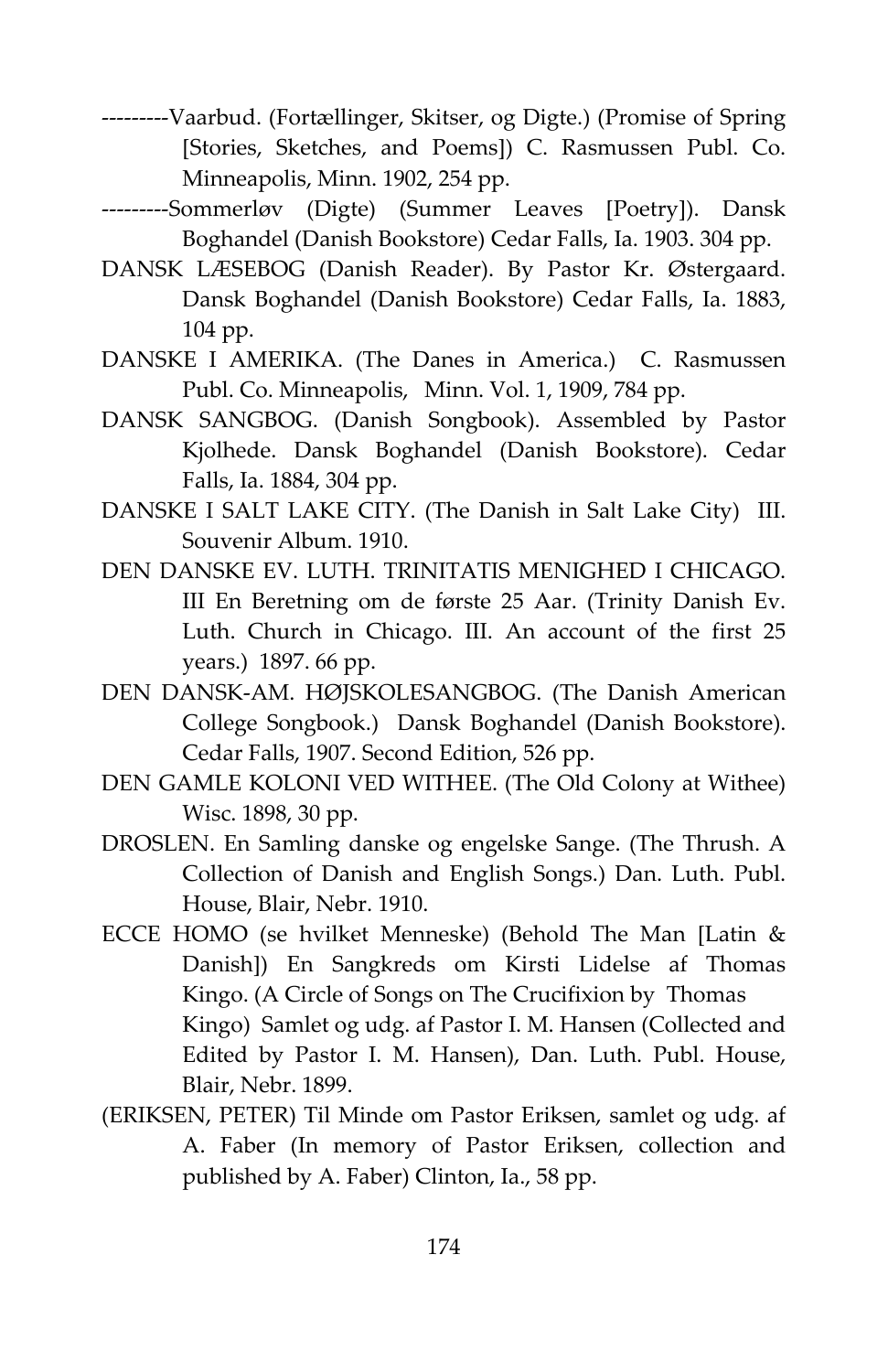- ESKESEN, E. V. Mod Lyset. Digte. (Towards The Light. Poetry) Salmonsen, Copenhagen, 1904. 92 pp.
- FISCHER-HANSEN, CARL. Fra Amerika (From America). Copenhagen, Gyldendal. 1903. 276 pp.
- FORSLAG TIL MENIGHEDSORDNING. (Proposal for Congregational Guidelines). Dan. Luth. Publ. House, Blair, Nebr. 20 pp.
- FORTÆLLINGER OG DIGTE af dansk-amerikanske Forfattere. (Stories and Poems by Danish American Authors). C. Rasmussen Publ. Co. Minneapolis, Minn. 1906. 126 pp.
- FRED PAA JORD. Julebilleder og Juletanker for Smaa and Store. (Peace on Earth. Christmas Illustrations and thoughts for young and old.) Dan. Luth. Publ. House, Blair, Nebr. 1909.
- FRIBERT, LAURITS JACOB. Haandbog for Emigranter. (Handbook for Emigrants) Christiania 1848. 96 pp.
- FROST, A. C. 30 Aar i Amerika. Eget Forlag (30 Years in America. Self-Published.) Aalborg 1908. 141 pp.
- GRAVENGAARD, PASTOR N. P. En Julegave fra Amerika. (A Christmas Gift from America.) (Opbyggelige Betragtninger). [Devotional Meditations] Dansk Boghdl. (Danish Bookstore) Cedar Falls, Ia. 1904. 158 pp.
- GRUNDTVIG, PASTOR FR. L. Lidt af de hemmelige Foreningers Historie i Amerika. (A Little About the Secret Societies' History in America.) Dansk Boghdl. (Danish Bookstore), Cedar Falls, Ia. 1888. 16 pp.
- ---------Kirke og Folk (Digte) (The Church and the People -[Poetry]) Dansk Boghdl. (Danish Bookstore) Cedar Falls, Ia. 1909. 220 pp.
- HANSEN, CARL. Præriens Børn (Children of the Prairie). W. Lund, Minneapolis. 1895. 82 pp.
- ---------Præriefolk. (Prairie People). Hagerup. Copenhagen. 1907. 159 pp.
- ---------Landsmænd (Farmers). (12 Fortællinger [12 Short Stories]). Dansk Boghdl. (Danish Bookstore) Cedar Falls, Ia. 1908. 136 pp.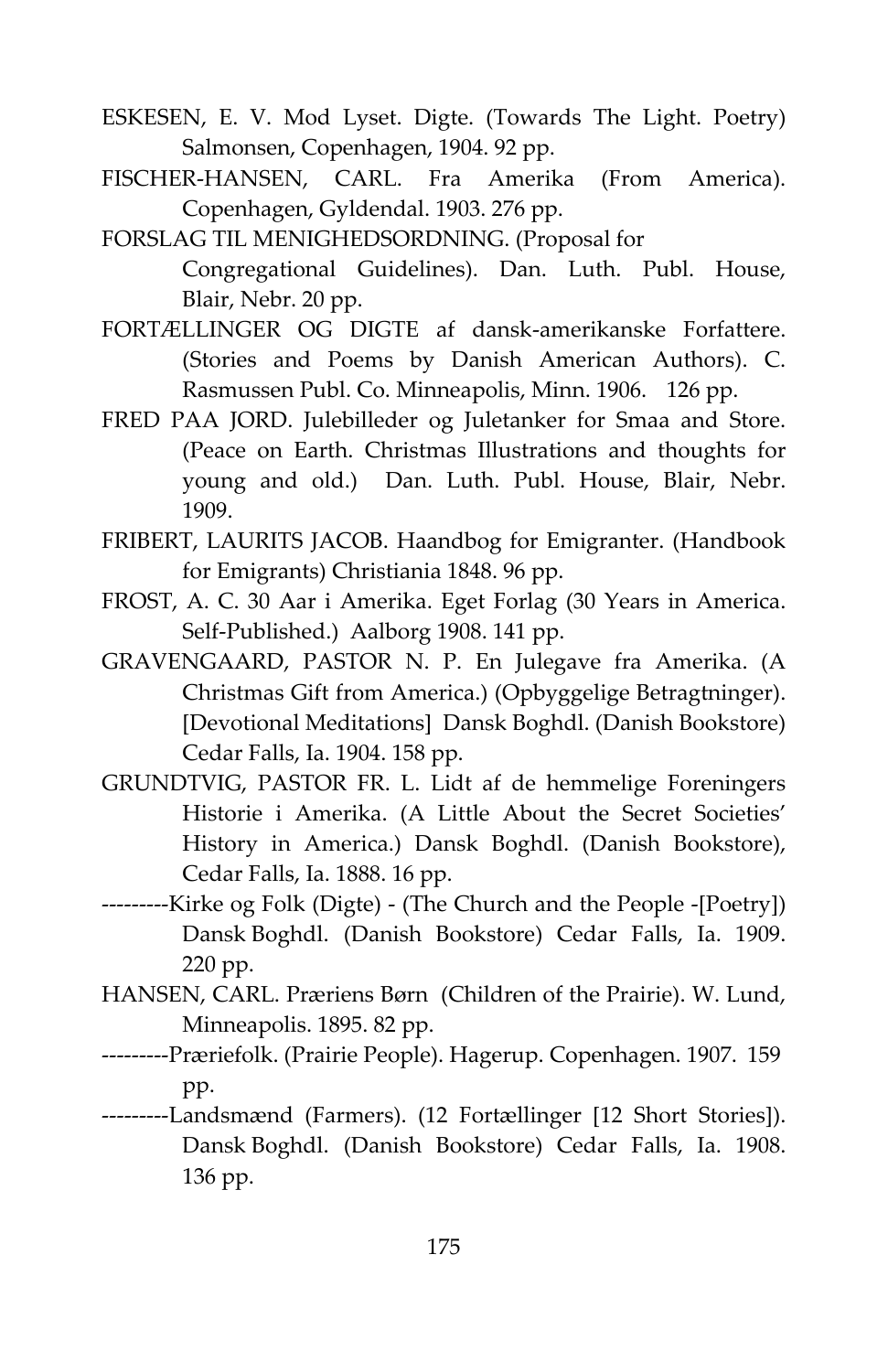- ---------Dansk Jul i Amerika (Danish Christmas in America). Gyldendal, Copenhagen, 1909. 124 pp.
- HANSEN, PASTORI.M. Den Store Sjælehøst. En Missionsprædiken. (The Great Harvest of Souls. A Mission Sermon.) Dan. Luth. Publ. House, Blair, Nebr. 31pp.
- ---------Mads Andersen. Et Mindeskrift. (Mads Andersen In Memoriam). Dan. Luth. Publ. House, Blair, Nebr. 80 pp.
- ---------Oliebladet. Samling af Skriftsprog. (The Olive Leaf. Collection of Writings.) Dan. Luth. Publ. House, Blair, Nebr. 80 pp.
- ---------Rejsetanker. (Traveling Thoughts). Dan. Luth. Publ. House, Blair, Nebr. 16 pp.
- ---------Salmevagt. (Hymn Watch) Dan. Luth. Publ. House, Blair, Nebr. 32 pp.
- ---------Splinter af et Verdensspejl. (A Splinter from a Mirror of the World). Dan. Luth. Publ. House, Blair, Nebr. 104 pp.
- ---------Vejblomster. (Flowers Along the Road) Nogle Rejseminder (Some Travel Memories.) 448 pp.
- ---------Udstillingsfrugter. Fruits from an Exhibition. Dan. Luth. Publ. House, Blair, Nebr. 1894. 228 pp.
- ---------Nytaarsgave. (New Year's Gift). Dan. Luth. Publ. House, Blair, Nebr. 1899.
- ---------Hjertesuk. Livstanker i Hverdagsklæder. (Deep Sigh. Life's Thoughts in Everday Clothes.) Dan. Luth. Publ. House, Blair, Nebr. 1901, 69 pp.
- ---------En Guds Mand. Mindeord om Pastor L. Mathiesen. (A man of God. Pastor L. Mathiesen - in Memoriam.) Dan. Luth. Publ. House, Blair, Nebr. 1902. 164 pp.
- ---------Nye Udstillingsfrugter. (New Fruits of an Exhbition). Dan. Luth. Publ. House, Blair, Nebr. 1904. 146 pp.
- ---------"Oaser." Kristelige Smaastykker. ("Oases." Short Christian Pieces). Dan.Luth. Publ. House, Blair, Nebr. 191. 75 pp.
- ---------Pastor Rohes Mindetavle. (Pastor Rohe's Epitaph) Dan. Luth. Publ. House, Blair, Nebr. 1911. 60 pp. HASTINGS, H. L. Fjorten Nødder for Fritænkere at knække.
	- (Fourteen Nuts for Free Thinkers to Crack.) Blair, Nebr.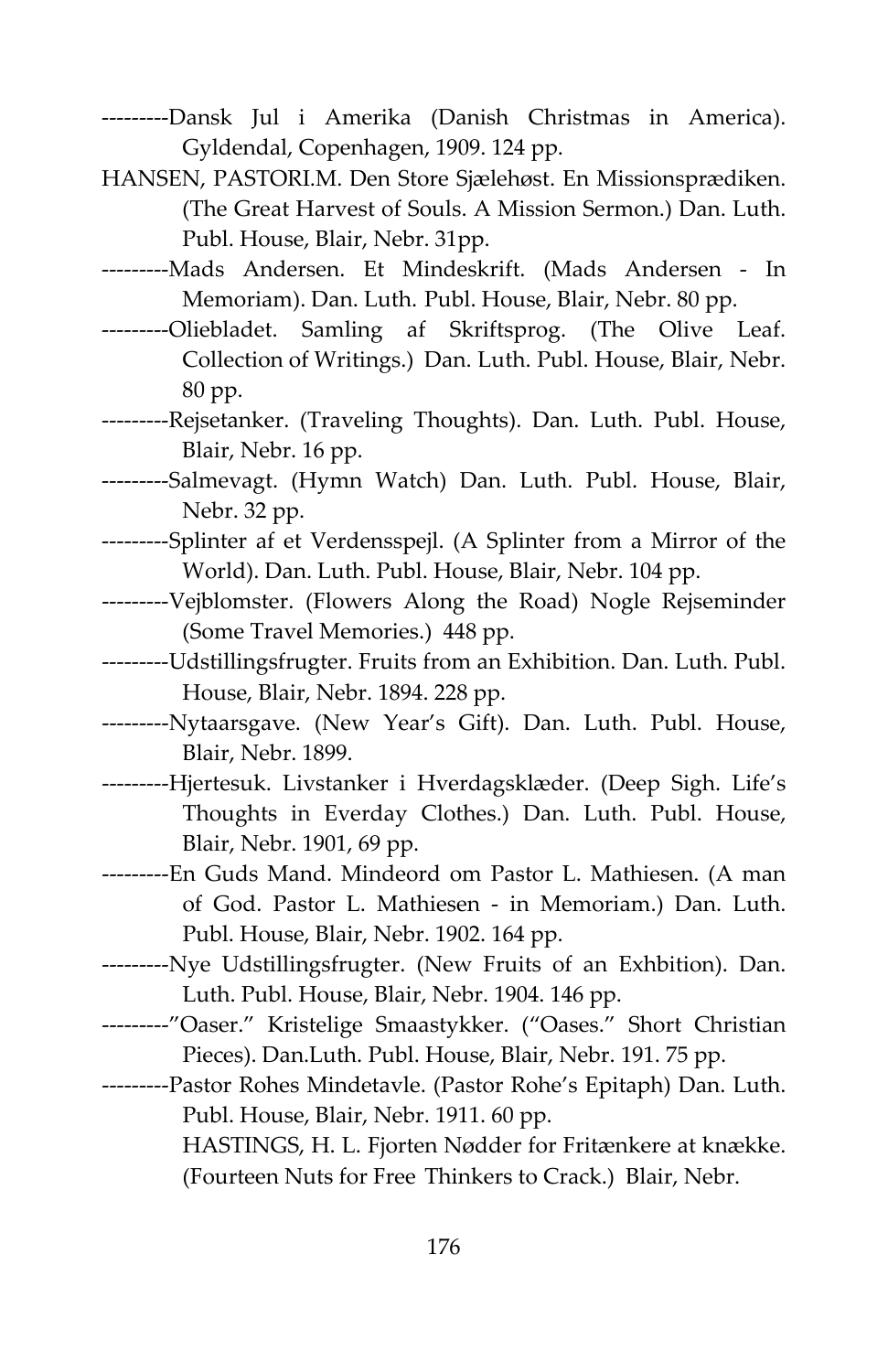- HEEDE, L.P. Over Hav og Land. Rejseerindringer. (Over Sea and Land. Travel Experiences.) Dan. Luth. Publ. House, Blair, Nebr. 203 pp.
- ---------Paa Dørtæskelen. Betragtninger over Aabenbaringens Bog. (On the Threshold. Meditations on The Book of Revelations.) Dan. Luth. Publ. House, Blair, Nebr. 1907.
- HEINSE, JOHN. Danmarks Kamp for Sønderjylland. (Denmarks Fight for Southern Jutland) Chicago. 1895. 160 pp.
- HESTEN. Dens Sygdomme og dens Behandling. (The Horse, its Ailments and Treatments). C. Rasmussen Publ. Co. Minneapolis, Minn. 196 pp.
- HOBE, FRU Johanne A. Rejseminder (Memories from Travels) Lybecker, Copenhagen. 1908, 256 pp.
- HUSDYRENES SUNDHEDSPLEJE. (Domestic Animals' Health Care). C. Rasmussen Publ. Co. Minneapolis, Minn. 196 pp.
- JENSEN, PASTOR HARALD. Zionismen. (Zionism). Dan. Luth. Publ. House, Blair, Nebr. 1899. 52 pp.
- ---------Stormænd. Nogle Missionsskikkelser. (Great Men. Some Mission Attributes.) Dan. Luth. Publ. House, Blair, Nebr. 1909. 146 pp.
- JENSEN, KARI, JENS OG VALDEMAR. Den Anden Side og Dansk Kristendom. (The Other Side and Danish Christianity.) Dan. Luth. Publ. House, Blair, Nebr. 1909, 90 pp.
- JENSEN, JOHANNES V. Kirken i Farsø (The Church in Farsø). C. Rasmussen Publ. Co. Minneapolis.
- JOHNSEN, VOLKMAR. I Amerika (In America). Chicago. 1883. 70 pp.
- ---------"Grylle i Chicago." (Grylle in Chicago)
- JULEGRANEN. (The Christmas Tree) Dansk Boghdl. (Danish Bookstore) Cedar Falls, Ia. Published each year since 1903. 50 large pages.
- JØRGENSEN, L. Amerika og de Danske Liv herovre. (America and the Lives of Danes Over Here) Hagerup, Copenhagen. 1865. 24 pp.
- KILDSIG, PASTOR J. J. Morgengry. Fortælling fra danskamerikansk Kirkeliv. (Daybreak. A Story from Danish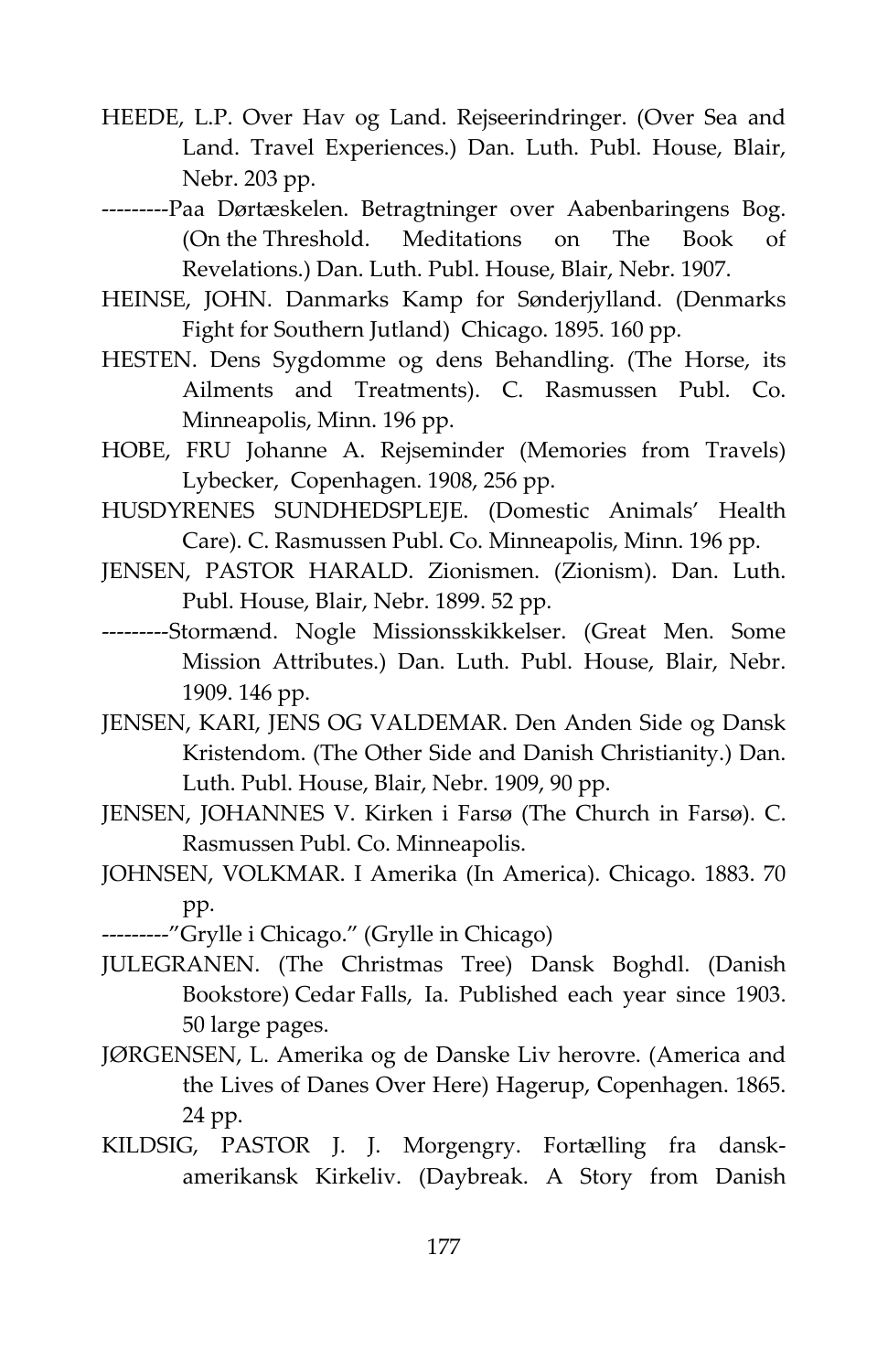American Church Life.) Dan. Luth. Publ. House, Blair, Nebr. 1911, 171 pp.

- KIRKEGAARD, IVAR. Halvkloden rundt. Skitser, Digte og Sange. (Halfway Around the World. Sketches, Poems, and Songs.) Racine. 1905, 132 pp.
- KLOTH, PASTOR C. C. Ved Korsvejen. Konfirmationsbog. (The Way of the Cross. (Confirmation Text.) Oversat fra Tysk. (Translated from German). Dan. Luth. Publ. House, Blair, Nebr. 1909.
- KOMMER TIL MIG. Bibelske Billeder med tilsvarende tekster. (Come Unto Me. Biblical Illustrations With Accompanying Text). Dan. Luth. Publ. House, Blair, Nebr. 1910.
- (KONG CHRISTIAN IX) Dansk-amerikanske Mindeblade (King Christian IX, Danish-American Memorial Tribute) by Mrs. Metthea K. Mathiasen. C. Rasmussen Publ. Co. Minneapolis, Minn. 1906. 287 pp.
- KRISTI KÆRLIGHED. 50 Fortællinger. (The Love of Christ. 50 Stories.) Blair, Nebr.
- ---------Anden Samling. 31 Fortællinger. (Second Collection. 31 Stories.) Blair, Nebr.
- KVIST, ANTON. Fyr og Flamme. (Sange og Digte). Eget Forlag. (A Fellow and Flame. [Songs and Poems] Self Published.) Chicago. 1910. 90 pp.
- KVÆGET. Dets Sygdom and deres Behandling. (Cattle. Their Diseases and Treatment). C. Rasmussen Publishing Co. Minneapolis
- LARSEN, JOHN. Mormonism afsløret. (Mormonism Exposed) Dan. Luth. Publ. House, Blair, Nebr. 1910. 133 pp.
- LISTOE, OBERST S. En Tosses Hændelser. Virkelighedsskildring fra de amerikanske Sydstater efter borgerkrigen. Bearbejdet med Forfatterens Tilladelse efter Albion A. Tourges' "A Fool's Errand." Description of Reality from the American South after the Civil War. Adapted with the author's permission from Albion A. Tourges' "A Fool's Errand." Jespersen, Copenhagen, 333 pp.
- ---------Fra Krigen og fra Grænsen. (From the War and from the Boundary). Gyldendal, Copenhagen. 1905, 178 pp.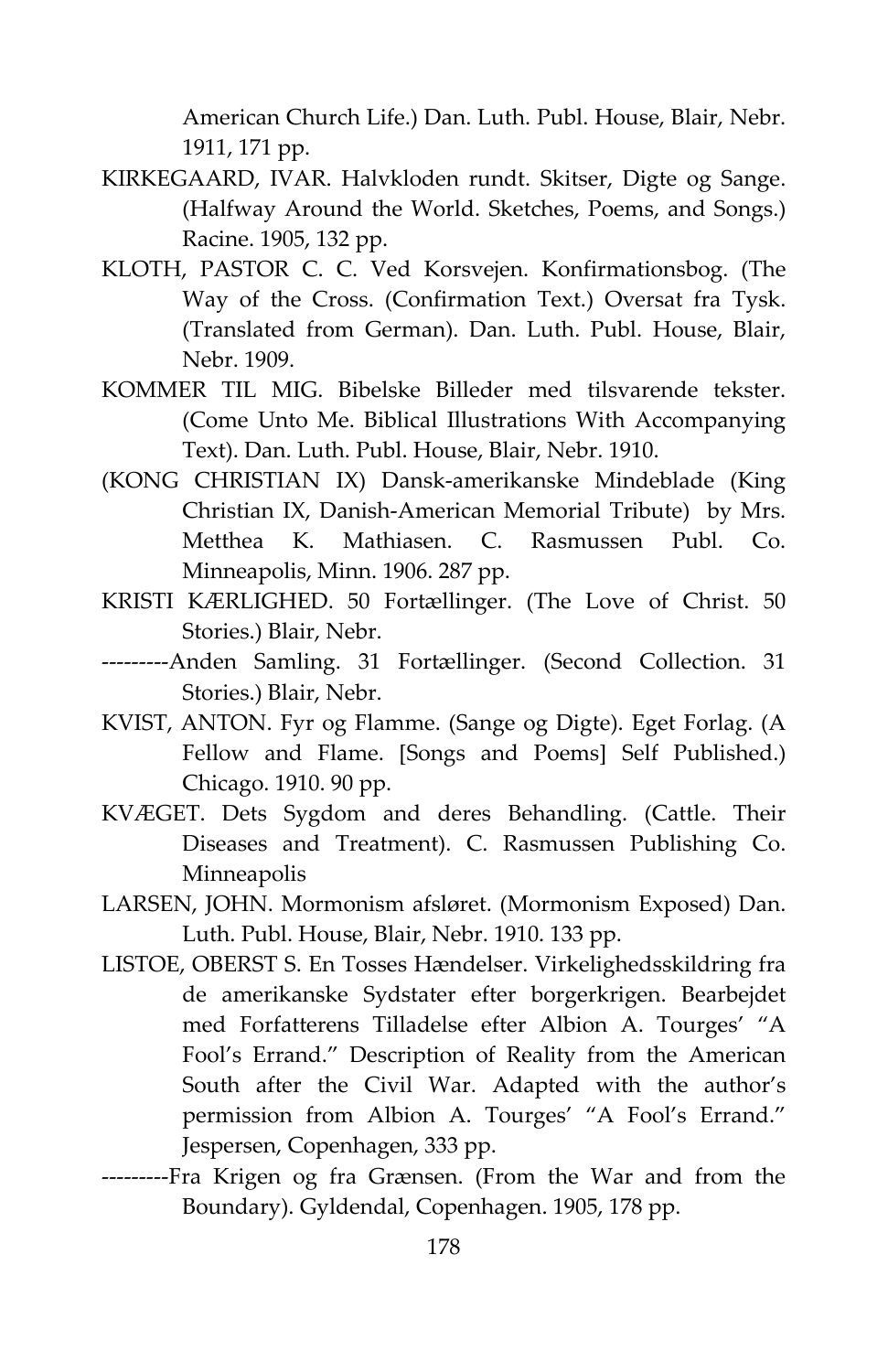- LUND, TH. Til et Søgende Hjerte. (To A Searching Heart) Dan. Luth. Publ. House, Blair, Nebr. 52 pp.
- ---------Til Oplysning af vor Saligheds Grund (Concerning the Reason for Our Salvation). Dan. Luth. Publ. House, Blair, Nebr. 32 pp.
- LÆSEBOG. Til Brug i danske Skoler i Amerika. (For Use in Danish Schools in America.) 208 pp.
- MADSEN, E. F. Fra de stille Skove. (From the Quiet Forests). O.W. Lund, Minneapolis. 1896. 289 pp.
- ---------En Guldkur. Eller en Tur til Alaska, med Tegninger af A. H. Andersen. (A Place or Gold. Or a Trip to Alaska, with Drawings by A.H. Andersen) O.W. Lund, Minneapolis. 1900. 62 pp.
- MALKEKOENS FODRING OG PLEJE. (The Feeding and Care of Milk Cows.) C. Rasmussen Publ. Co. Minneapolis.
- MATHIASEN, FRU METTHEA. Under to Flag. (Under two Flags). Pio, Copenhagen, 1909. 129 pp.
- ---------En Sommer i Adirondackbjergene. (A Summer in the Adirondack Mountains). Milo, Odense. 1911. 135 pp.
- MICHAËLIS, FRU KARIN, OG DAHLERUP, JOOST. Danske Foregangsmænd i America. (Danish Pioneers in America). Gyldendal. 1911. 101 pp.
- MODERSMAALET. Øvelser i at tale, læse, og skrive Dansk. (The Mother Tongue. Exercises in Speaking, Reading, and Writing Danish.) Udarbejdet af (Written by) Sigurd I. P. Anker. Dan. Luth. Publ. House, Blair, Nebr. 1903.
- MOLBECH, O.C. Over Havet. En dansk Students Oplevelser i Amerika. (Over the Ocean. A Danish Student's Experiences in America.) Copenhagen. Gyldendal. 1904. 256 pp.
- ---------Skoven Hævner. Fortælling fra Virginien. (The Forest Avenger. A Story from Virginia.) Copenhagen, Gyldendal. 1904. 204 pp.
- ---------Den Gule By. Billede fra Ohio. (City of Gold. Pictures from Ohio.) Copenhagen. Gyldendal. 1905. 200 pp.
- ---------Pocahontas. Et Nutidsbillede fra det gamle indianerland. (Pocahontas. A Modern-Day Picture from the Old Indian Land.) Copenhagen. Gyldendal. 1905. 208 pp.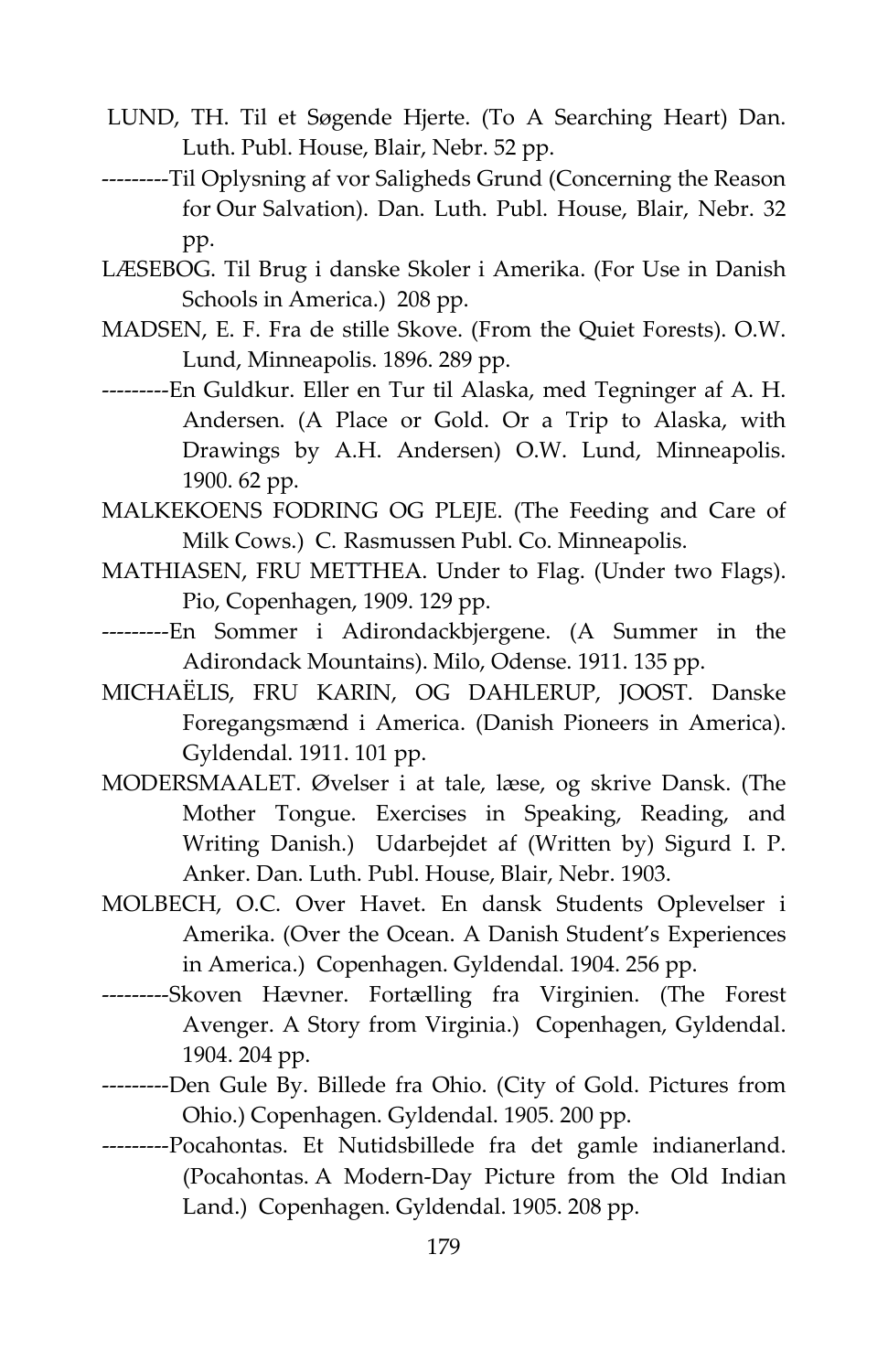JOHN NIELSEN. Min Kamp med Mormoner. (My Battle With the Mormons). Dan. Luth. Publ. House, Blair, Nebr. 1902. 28 pp.

- NORDISK FOLKESANGBOG. (Nordic Folksong Book.) C. Rasmussen Publishing Co. Minneapolis.
- NORMAN-HANSEN, DR. C. M. Chicago-Noveller. (Chicago Short Stories.) Copenhagen. Gyldendal. 1892. 128 pp.
- ---------Chicago-Noveller. Ny Samling (Chicago Short Stories. New Collection.) Copenhagen. Gyldendal. 1893. 146 pp.
- NYT OG GAMMELT. En Aargang Prædikener af Præsterne i den danske ev.-luth. Kirke i Amerika. (New and Old. A Year of Sermons by Pastors in The Danish Evangelical Lutheran Church in America.) Dansk Boghdl. (Danish Bookstore). Cedar Falls, Ia. 1907. 366 pp.
- OLSEN, PASTOR C. M. Anvisning til at finde Melodier til Salmerne i Salmebogen. (Instructions for Finding Melodies to fit the poems in the Hymnbook.) Dan. Luth. Publ. House, Blair, Nebr. 1902.
- PARLIAMENTARISKE REGLER for Ledelsen af alle Slags Møder og Generalforsamlinger. (Parliamentary Rules for Conducting all Kinds of Meetings and General Conventions.) C. Rasmussen Publ. Co., Minneapolis, Minn. Fourth Edition.
- PAULSON, CARL. En dansk Soldats Erindringer. Eget Forlag. (A Danish Soldier's Memories. Self-Published.) Eau Claire, Wis. 1905. 106 pp.
- PEDERSEN, H. J. Lyse Tanker. Opbyggelsesbog. (Pleasant Thoughts. Devotional Book.) Dansk Boghdl. (Danish Bookstore). Cedar Falls, Ia. 1906. 245 pp.
- PEDERSEN, J. En Marsboers Kritik af vor Religion og Politics. (A Martian's Critique of our Religion and Politics.) Den Danske Pioneer. Omaha, Nebr. 1908. 160 pp.
- PEDERSEN, J. CHR. Smuler om Barnedaaben. (A Little About Child Baptism.) Dan. Luth. Publ. House, Blair, Nebr. 1898. 48 pp.
- PETERSEN, WM. Samfundsskildringer. Kapitalist-Økonomiens Kaos. (Descriptions of Society. The Capitalist Economic Chaos.) Chicago. 1910. 16 pp.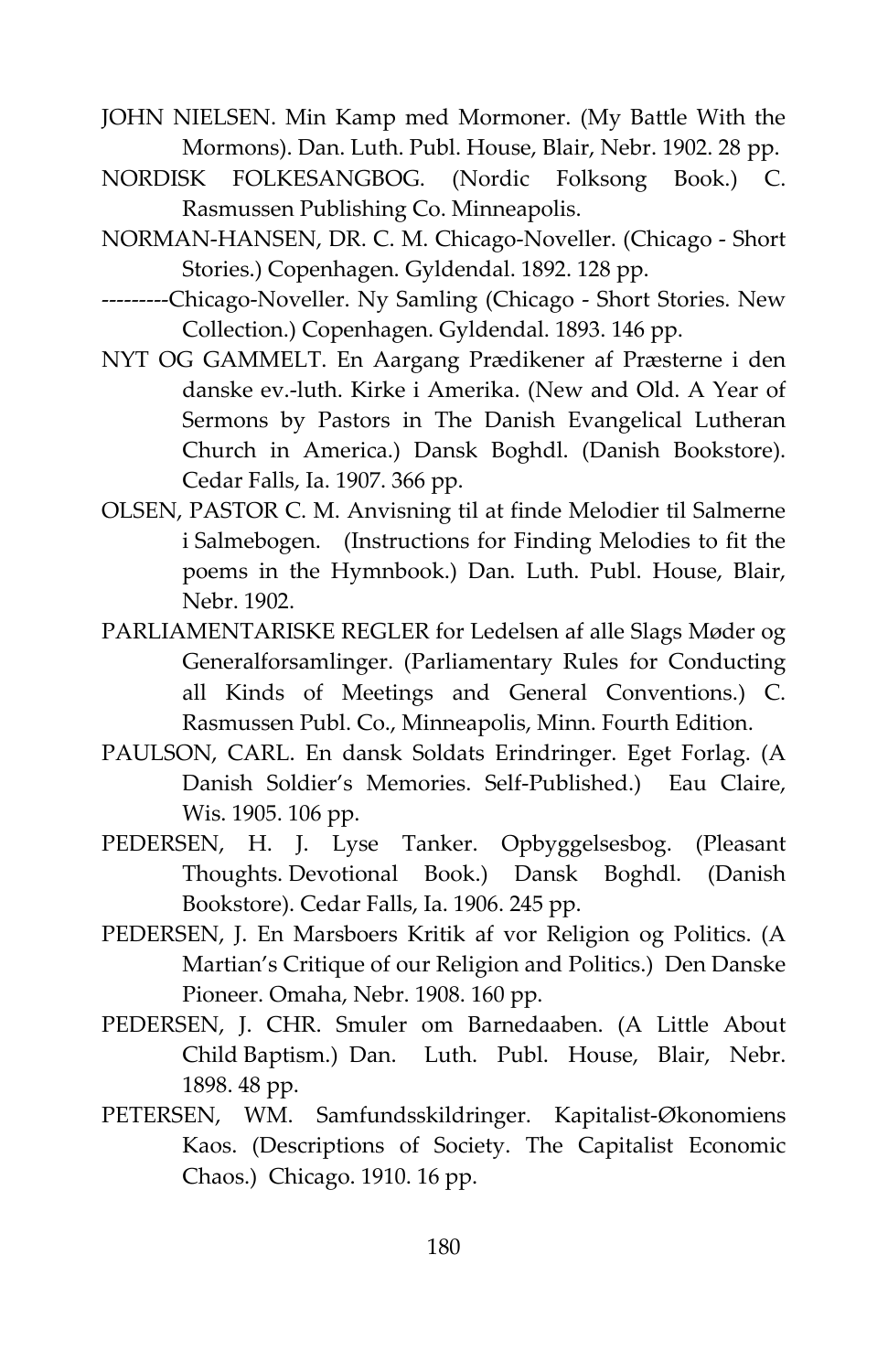- PRAKTISK DYRLÆEBOG. III. (The Practicing Veterinarian's Book, III) C. Rasmussen Publ. Co. Minneapolis, Minn. 400 pp.
- PRAKTISK RAADGIVER. (Practical Advice). C. Rasmussen Publ. Co. Minneapolis, Minn.
- ROSENSTAND, HOLGER. Fra de store Søers Land. (From the Land of the Great Lakes.) Schønberg. Copenhagen. 1901. 193 pp.
- RØRNÆS. PASTOR H. C. En Afhandling om den lutherske Kirkes Konfirmation. (A Treatise on Confirmation in the Lutheran Church.) Dan. Luth. Publ. House, Blair, Nebr. 1910.
- SANGEREN. En Samling af ældre og nyere kristelige Sange. (A Collection of Older and Newer Christian Songs.) Dan. Luth. Publ. House, Blair, Nebr. 1892. En Udgave i Oktav og en i Lommeformat. (One edition with music and a pocket edition with words only.)
- SCHMIDT, HARALD. "Trosvidnerne." (Witnesses to Faith) C. Rasmussen Publ. Co. Chicago. 1885. 128 pp.
- ---------Tro Indtil Enden. (Faith until the End) Fiction. Chicago. 1886. 27 pp.
- ---------Forsynets Veje. (The Way of Sin.) Fiction. Chicago. 1887. 60 pp.
- ---------"Paa Vejen." 29 Sonnetter. (On the Way. 29 sonnets.) Chicago. 1893. 32 pp.
- ---------Mod Himmelhjemmet. Religiøse Digte og Sange. (Towards Our Heavenly Home. Religious Poems and Songs.) Chicago. 1893. 32 pp.
- ---------Igennem Ildprøven. Fortælling fra Kirkens første Martyraar. (Through the Ordeal. Stories from the Church's First Years of Martyrdom.) Neenah. 1898. Third Edition. 288 pp.
- ---------Livets Skole. Fortælling. (Stories from the School of Life.) Chicago. 1901. 144 pp.
- ---------Gud og Mammon. Fortælling. (God and Mammon. Stories.) Cedar Rapids. 1905. 140 pp.
- ---------Rasmus Høst. Jule fortælling. (Rasmus Harvest. A Christmas Story.) Chicago. 1906. 108 pp.
- SKANDINAVISK ILLUSTRERET KOGEBOG. (Scandinavian Cookbook - Illustrated). C. Rasmussen Publishing Co., Minneapolis. 320 pp.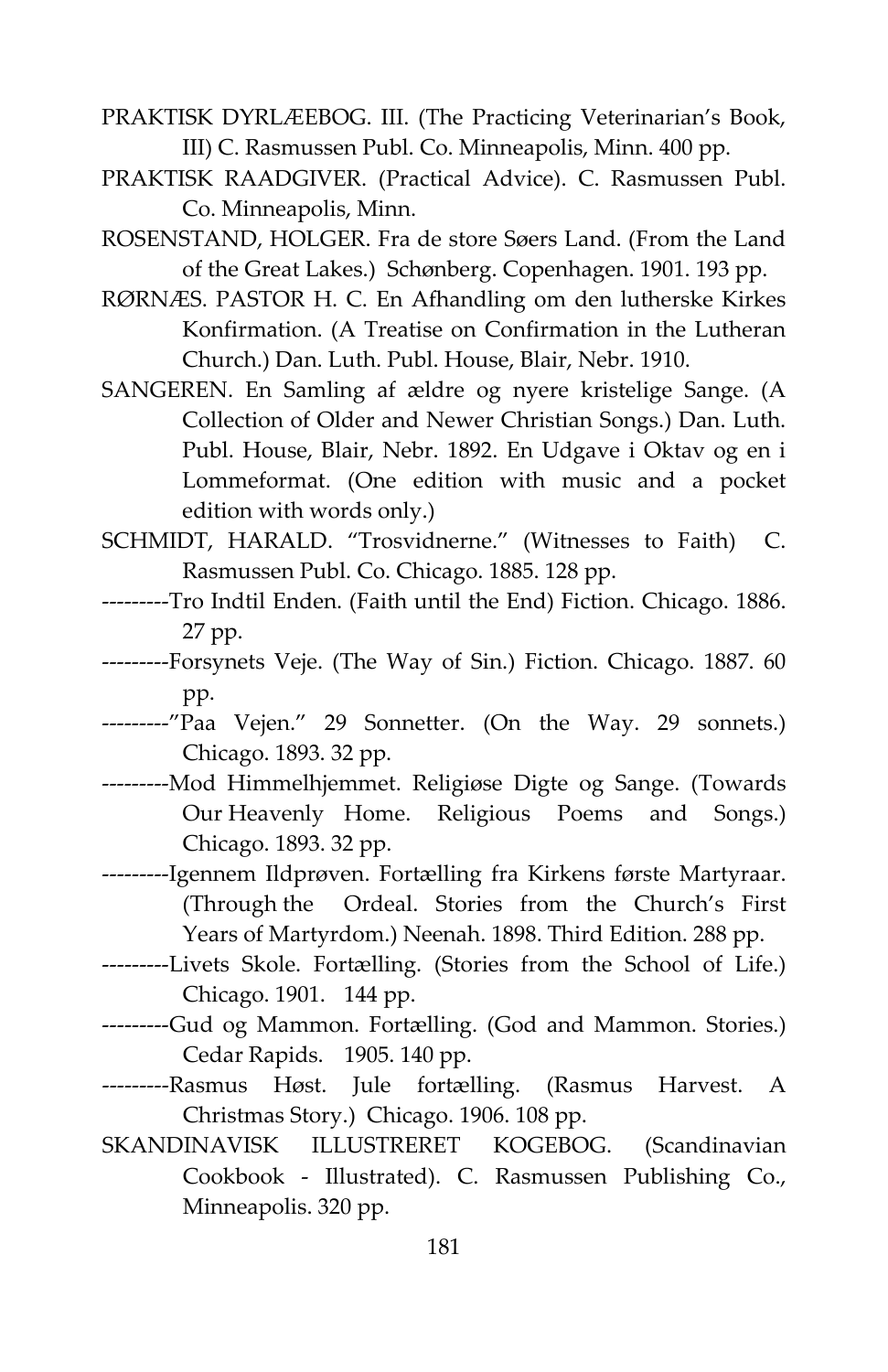SPECIELT FESTSKRIFT og Program ved det dansk Brodersumfunds Konvention i Fresno, Cal. (Special Publication and Program at the Danish Brotherhood Convention in Fresno., Cal.) 1910. Published by Bien, San Francisco, Cal. 44 pp. Folio.

SØNDAGSSKOLELÆRERENS KLASSEBOG. (Sunday School Teacher's Class Book). Dan. Luth. Publ. House, Blair, Nebr.

- SØNDAGSSKOLETEKSTER. (Sunday School Texts.) Dan. Luth. Publ. House, Blair, Nebr.
- SØRENSEN, M. Trækfugle. (Migratory Birds). Milo. Odense. 1903. 116 pp.
- ---------Udvandrerfolk. (Immigrant People). Milo, Odense, 1904. 132 pp.
- ---------Hinsides Atlanten. (Beyond the Atlantic.) Milo, Odense. 1906. 169 pp.
- TRANDBERG, P. C. Hvad jeg vil. (What I will do.) Dan. Luth. Publ. House, Blair, Nebr. 1885.
- ---------Udfrielsen af Babel. (Deliverance from Babel.) Dan. Luth. Publ. House, Blair, Nebr. 1887.
- ---------En aaben Erklæring. ( An Open Declaration.) Dan. Luth. Publ. House, Blair, Nebr. 1889.
- ---------Præstelærer i fem Aar. (Seminary Professors in Five Years) Dan. Luth. Publ. House, Blair, Nebr. 1890.
- ---------Det tabte og genfundne Paradis. (The Lost and Rediscovered Paradise.) Dan. Luth. Publ. House, Blair, Nebr.
- ---------Maran Atha (Herren Kommer [Coming of the Lord]). Eight Lectures. Dan. Luth. Publ. House, Blair, Nebr.
- UNDER JULEGRANENS GRENE (III. Julehefte) (Under the Christmas Tree's Branches [Third Christmas Volume.) Dansk Boghdl. (Danish Bookstore.) Cedar Falls, Ia. 1896. (Out of Stock).
- VED SKIFTENDE BELYSNING. Fortællinger for Børn og Unge. (With Changing Light. Stories for Children and Youth). Fra Tysk ved Pastor J. Dalbo. (From German by Pastor J. Dalbo.) Dan. Luth. Publ. House, Blair, Nebr. 1910
- VEJLEDNING FOR UDVANDRERE TIL AMERIKA. Udgivet af "Den forenede Kirke," (Information for emigrants to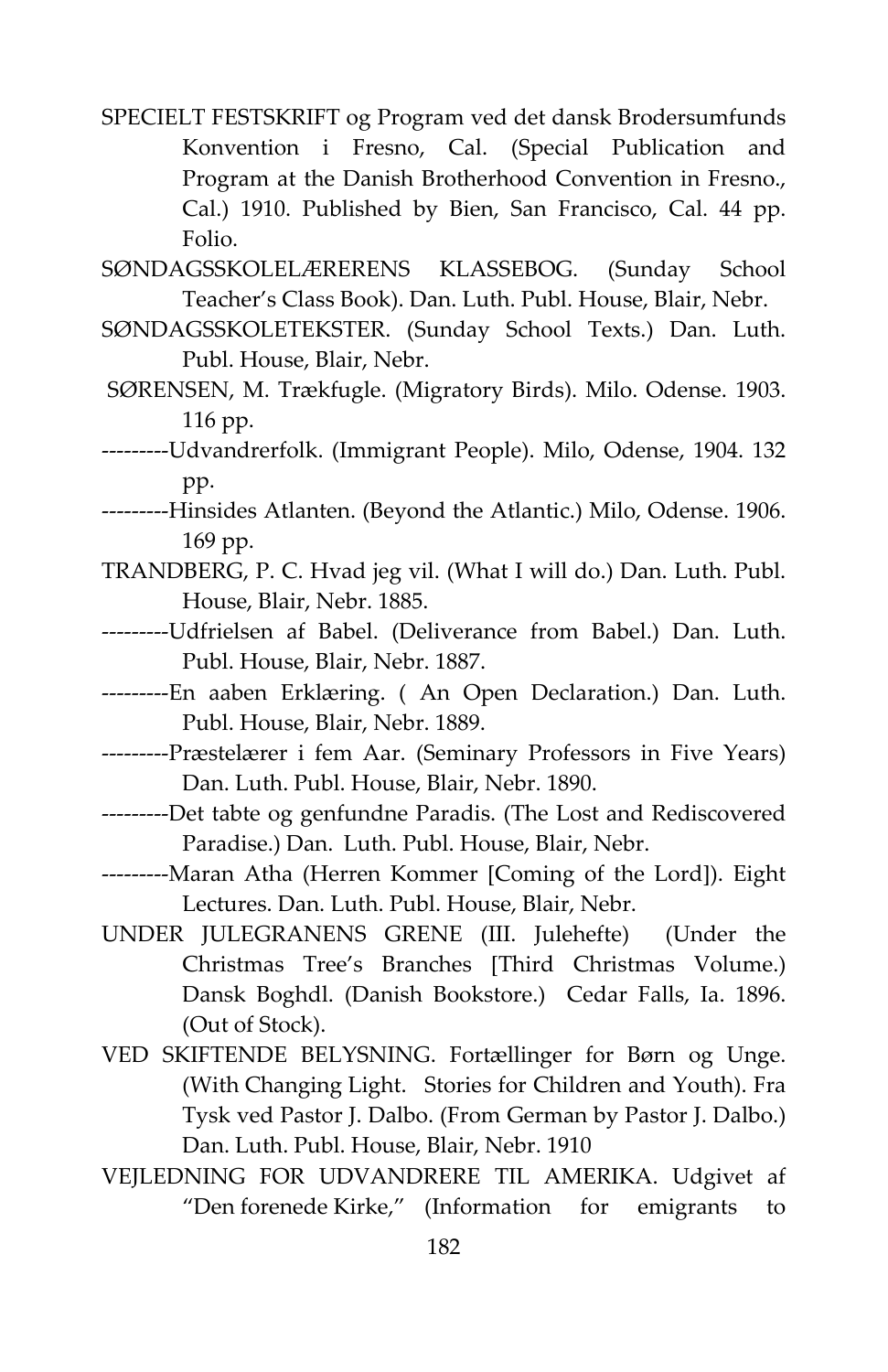America. Published by "The United Church.") Dan. Luth. Publ. House, Blair, Nebr. 1902. 16 pp.

- VIG, PASTOR P. S. Den Lutherske Kirkes Mission i Amerika. Et Foredrag. (The Lutheran Church's Mission in America. A Lecture.) Dan. Luth. Publ. House, Blair, Nebr. 24 pp.
- ---------Den rette Brug af den hellige Nadvere. (The Correct Use of Holy Communion.) Dan. Luth. Publ. House, Blair, Nebr. 36 pp.
- ---------Om Martin Luther. (About Martin Luther.) Dan. Luth. Publ. House, Blair, Nebr. 140 pp.
- ---------Sand og falsk Lutherdom. (True and False Lutheranism.) Dan. Luth. Publ. House, Blair, Nebr.
- ---------De tre økumeniske Symboler, deres Oprindelse, Indhold og Betydning. (The Three Ecumenical Symbols, Their Origin, Content, and Meaning.) Dan. Luth. Publ. House, Blair, Nebr. 1894. 308 pp.
- ---------Om Troens Vished. (On the Certainty of Faith.) Dan. Luth. Publ. House, Blair, Nebr. 1898. 308 pp. Dan. Luth. Publ. House, Blair, Nebr. 1898. 23 pp.
- ---------Bibelen. Guds Bog og hans Børns Bog. (The Bible. God's Book and His Childrens' Book.) Dan. Luth. Publ. House, Blair, Nebr. 1898. 16 pp.
- ---------Danske i Amerika. (The Danes in America.) Dan. Luth. Publ. House, Blair, Nebr. 1900. 109 pp.
- ---------Stridsskrift I. Om og imod Adventismen. (Critique I. About and Against the Adventist Beliefs.) 1904. 40 pp.
- ---------Stridsskrift II. Kontra Adventismen. (Critique II. Versus Adventist Beliefs.) 1905. 40 pp. Dan. Luth. Publ. House, Blair, Nebr.
- VOLK, JOHN. Songs and Poems. Danske og engelske Digte (Danish andEnglish Poetry.) New York. 1903. 94 pp.
- VOLMAR, A. To Julefortællinger. (Two Christmas Stories.) Blair, Nebr.
- ---------Tre Juleaftener. (Three Christmas Eves.) Blair, Nebr.
- VORE MINDRE HUSDYR. (Our Smaller House Pets.) C. Rasmussen Publ. Co. Minneapolis, Minn.